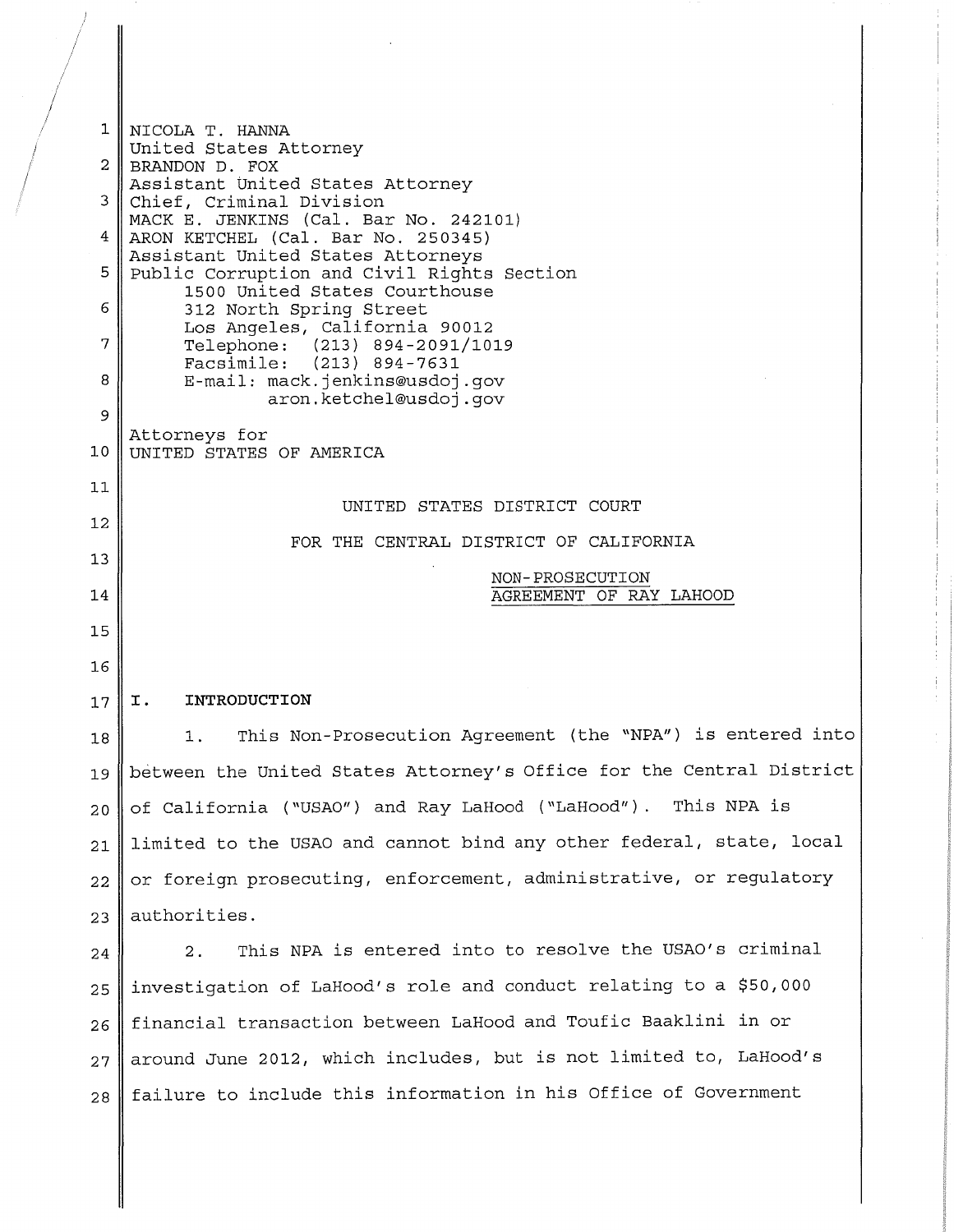1 Ethics ("OGE") Form 278 (Financial Disclosure Report) filings, and 2 LaHood's allegedly false statements to federal agents regarding the 3 financial transaction (the "Investigation").

#### <sup>4</sup>**II. ACCEPTANCE OF RESPONSIBILITY**

I I

> 5 6 7 8 9 10 11 12 13 14 15 3. LaHood acknowledges and agrees that he is responsible under United States law for the acts set forth in the Statement of Facts (attached as Exhibit A), and that the facts described in the Statement of Facts are true and correct. Should the USAO pursue the prosecution following LaHood's breach of the NPA pursuant to Paragraph 12-14, LaHood stipulates to the admissibility of the Statement of Facts in any proceeding, including any trial, guilty plea, or sentencing proceeding, and agrees not to contradict anything in the Statement of Facts at any such proceeding. LaHood's entry into this NPA does not constitute an admission that he is guilty of any crime described in the Statement of Facts.

#### 16 **III. EFFECTIVE DATE OF AGREEMENT**

17 18 19 4. This agreement is effective upon signature and execution of all required certifications by LaHood, LaHood's counsel, and an Assistant United States Attorney (the "Initial Effective Date").

#### **IV. RELEVANT CONSIDERATIONS**

20

21 5. The USAO enters into this NPA based on the individual 22 | facts and circumstances presented by this case and by LaHood. Among 23  $\parallel$  the factors considered were the following: (a) LaHood's willingness  $24$  to acknowledge and accept responsibility for the actions that are  $25$  set forth in the Statement of Facts; (b) LaHood's cooperation with 26  $\parallel$  the United States government; (c) the nature and seriousness of the 27 || offense conduct; (d) LaHood's substantial mitigating factors; and  $28$  (e) the legal and factual defenses presented on behalf of LaHood.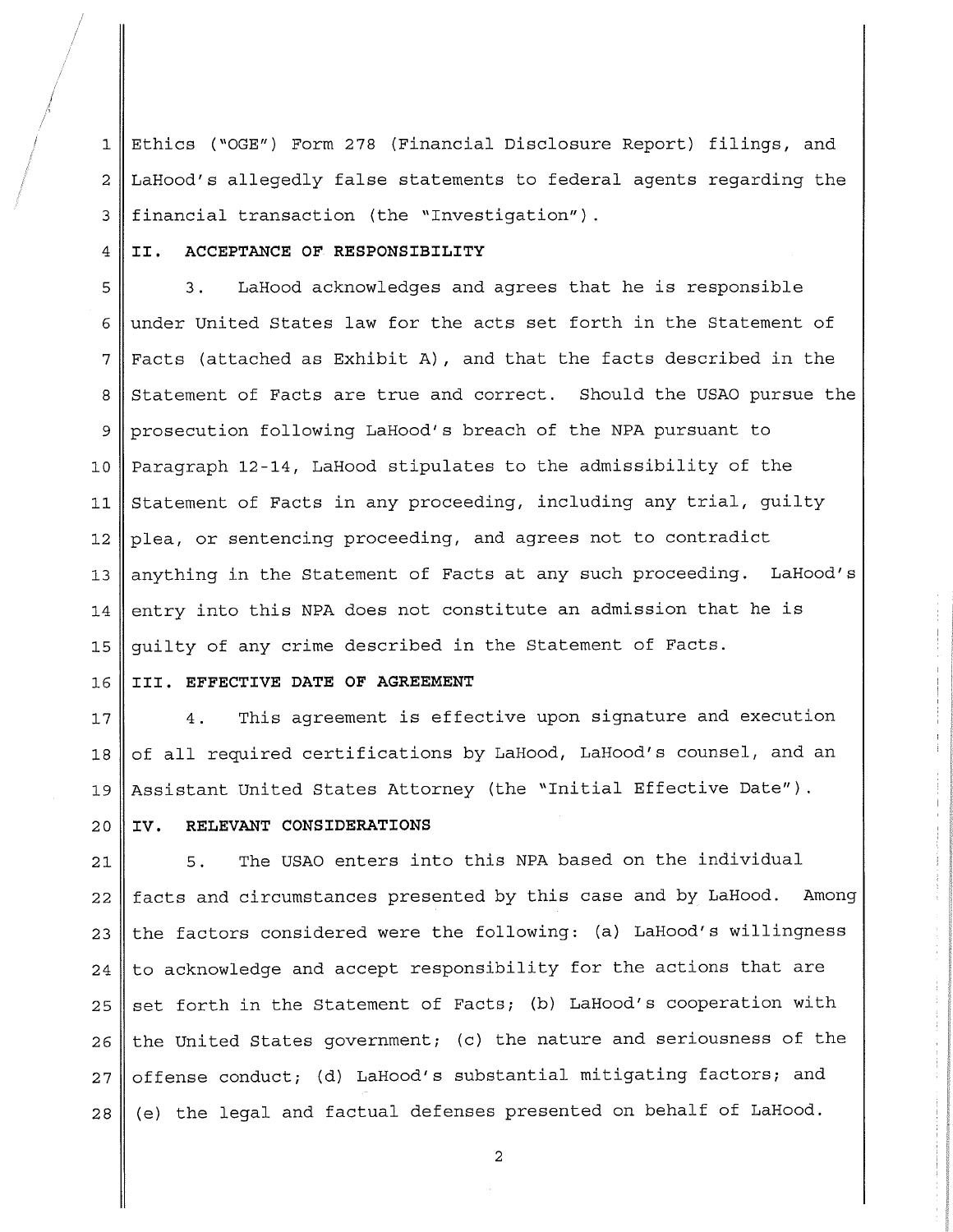$1 \parallel v.$ 

## **CONDITIONS OF NON-PROSECUTION**

2 6. LaHood agrees to comply with the following material 3 conditions:

 $4 \parallel$  a. To pay a fine to the United States in the amount of  $5$   $\frac{1}{2}$  \$40,000. The fine shall be paid in full within 120 days of the 6 Initial Effective Date of the NPA. The fine will be paid by  $7$  certified check, business check, or money order made payable to 8 "Clerk, U.S. District Court" and will list Non-Prosecution 9 Agreement of Ray LaHood in the "memo" line. The payment can be 10 provided to the USAOfor conveyance to the district court or 11 delivered directly to the United States District Court - Fiscal 12 Department, 255 East Temple Street, Room 1178, Los Angeles, CA 13 || 90012, with proof of same provided to the USAO;

14 || b. To repay the outstanding \$50,000 loan to Toufic 15 Baaklini. The repayment shall be made in full within 120 days of  $16$  the Initial Effective Date of the NPA. Proof of the repayment shall 17 | be provided to the USAO immediately following the repayment;

18 c. To participate in an in-person interview with 19 representatives from the USAO, Federal Bureau of Investigation 20 ("FBI"), and other government representatives selected at the 21 discretion of the USAO (the "Interview"). At the request of LaHood,  $22$  the Interview will take place in Washington D.C. at the offices of 23 LaHood's counsel. The Interview will occur on a date agreed to by 24 the parties within 120 days of the date that the NPA becomes 25 effective; and

26 d. To fully cooperate, both individually and through  $27$  counsel, with the USAO, and, as directed by the USAO, the FBI, by  $28$  responding truthfully and completely to all questions put to LaHood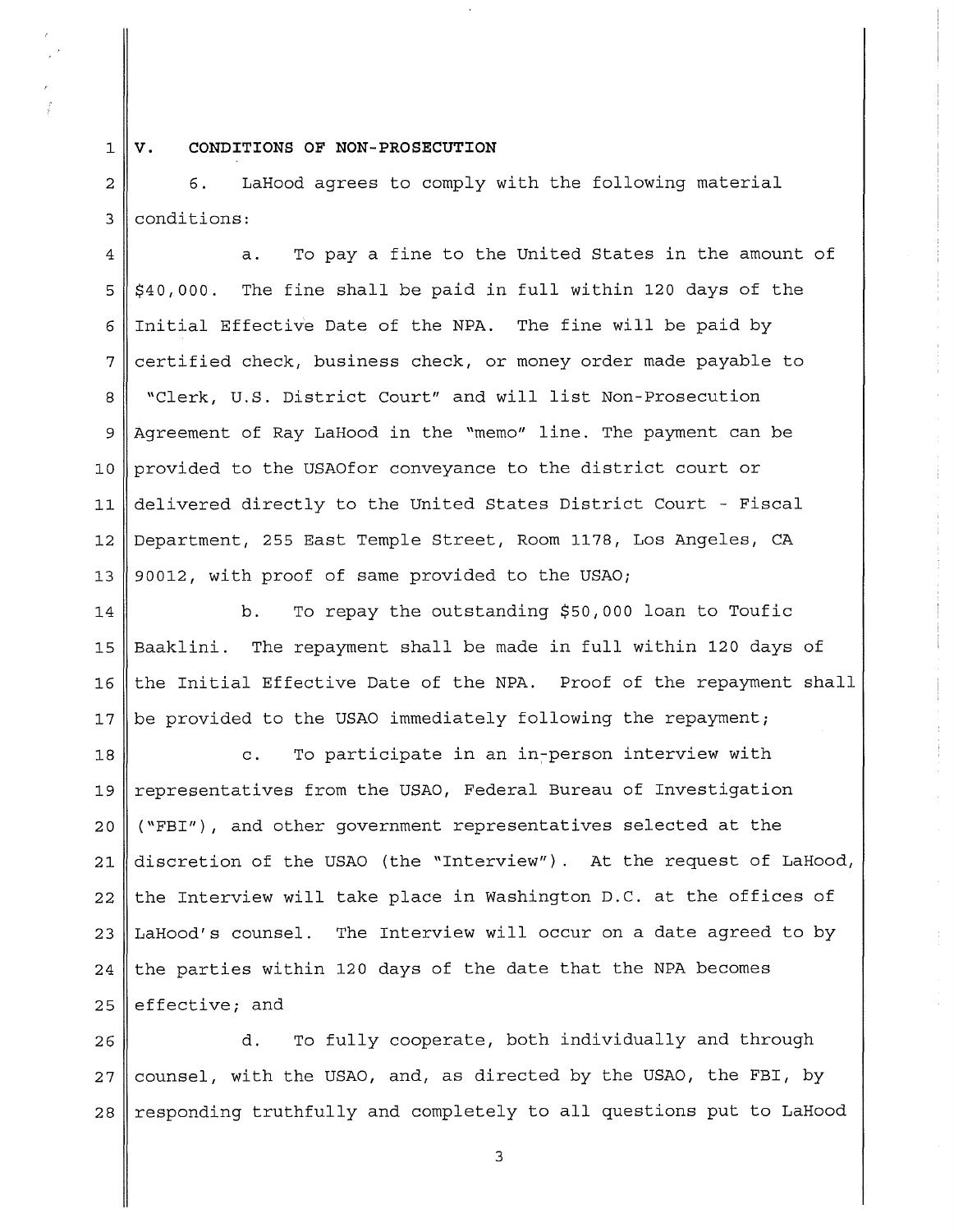1 during the Interview. This cooperation shall include the production  $2 \parallel$  of documents and communications, as requested by the USAO. Nothing  $3$  in this NPA shall be construed, however, to require LaHood to 4 produce any information, testimony, or tangible evidence that is 5 protected by any privilege. LaHood reserves his rights to all 6 applicable privileges.

7 **VI. CONDITIONAL RELEASE FROM LIABILITY** 

8 7. Nothing in this NPA shall preclude or limit the USAO or  $9$  any government entity from bringing a criminal prosecution against 10 LaHood for making false statements, obstruction of justice, perjury, 11 || subornation of perjury, witness tampering, or aiding and abetting or 12 conspiring to commit such offenses, based on LaHood's conduct in 13 performing obligations under this NPA. Further, the USAO may use 14 || any information related to the conduct described in the Statement of 15 Facts against LaHood: (a) in a prosecution for perjury or 16 obstruction of justice; or (b) in a prosecution for making a false 17  $\parallel$  statement.

18 8. This NPA does not provide any protection against 19 prosecution by the USAO for conduct that is not expressly referenced  $20$  in the Statement of Facts.

21 || 9. This NPA does not provide any protection against 22 prosecution by the USAO for any future conduct by LaHood.

23 || 10. Nothing in this NPA in any way limits the USAO's ability 24 to use any information related to the conduct described in the  $25$  Statement of Facts in any prosecution of any individual other than  $26$  LaHood.

- **27**
- **28**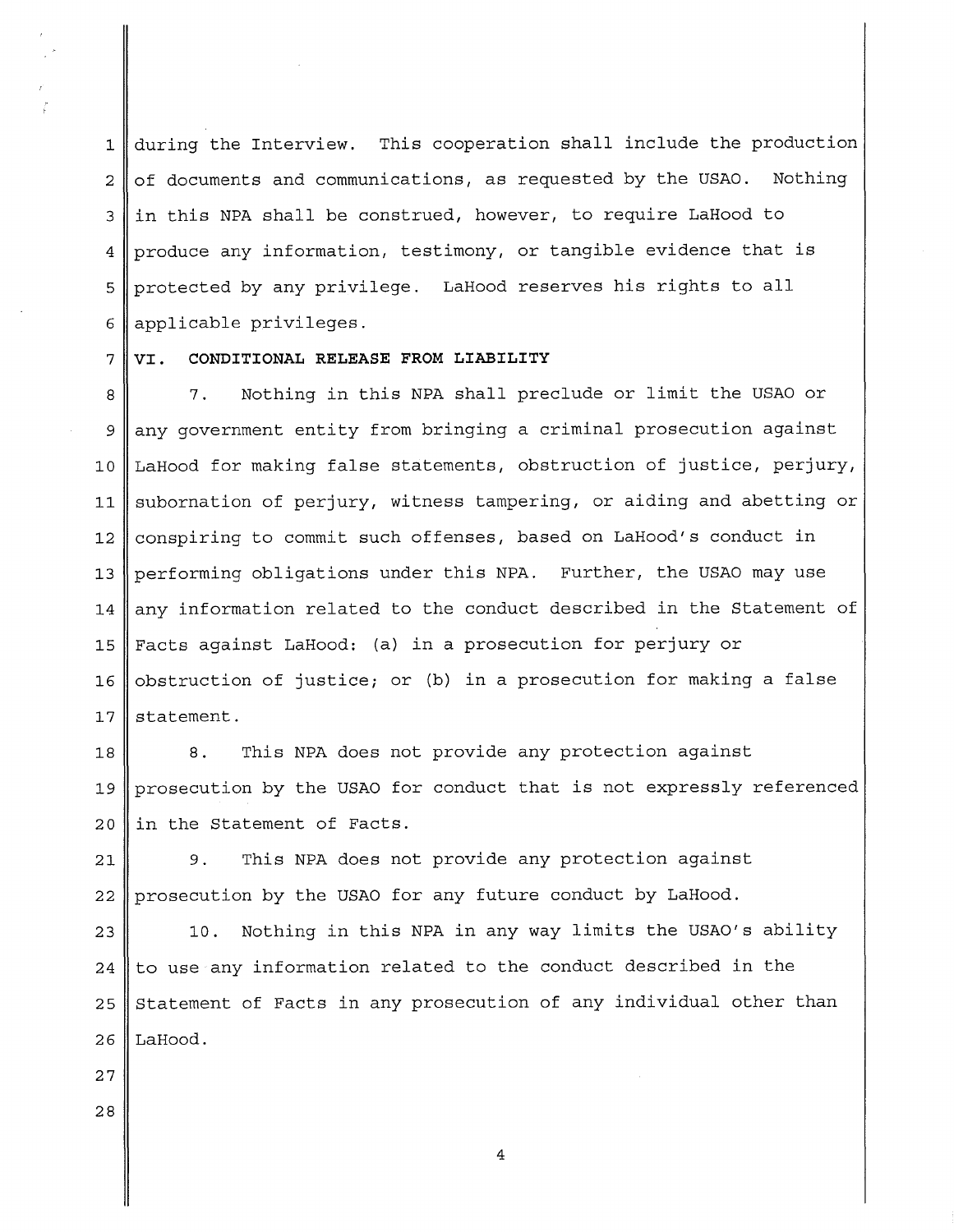## 1 **VII. NON-PROSECUTION**

 $2 \parallel$  11. In consideration of LaHood's agreement to the terms set 3 forth in Paragraphs 3 and 6 above, the USAO agrees not to prosecute 4 LaHood for the conduct set forth in the Statement of Facts, subject 5 to the breach provisions in Paragraph 12-14.

#### <sup>6</sup>**VIII. BREACH OF THE AGREEMENT**

 $7$  | 12. LaHood agrees that if he (a) knowingly and deliberately 8 provides false or misleading information in connection with this 9  $\parallel$  NPA; (b) fails to fulfill any of the obligations set forth in 10 Paragraphs 3, 6, and 16 of this NPA; or (c) otherwise fails 11 specifically to perform or to fulfill completely any of LaHood's 12  $\vert$  obligations under this NPA, the USAO may, in its discretion, subject 13 to the procedural requirements of Paragraph 13 below, seek from the 14 Court a finding that LaHood has breached this NPA. Upon such a 15 finding by the Court, LaHood shall thereafter be subject to 16 prosecution for any federal criminal violation of which the USAO has 17 | knowledge, including, but not limited to, conduct described in the 18 Statement of Facts.

19 13. In the event the USAO determines that LaHood has breached 20 this NPA, the USAO agrees to provide LaHood with written notice of  $21$  such breach. Within 30 days of receipt of such notice, LaHood shall 22 || have the opportunity to respond to the USAO in writing to explain 23 the nature and circumstances of the conduct underlying the alleged 24  $\parallel$  breach, as well as the actions LaHood has taken to address and 25 remediate the situation, which explanation the USAO shall consider  $26$  in determining whether to seek from the Court a finding that LaHood 27 has breached this NPA. A final determination that a breach has  $28$  occurred may be made only upon a finding by the Court that LaHood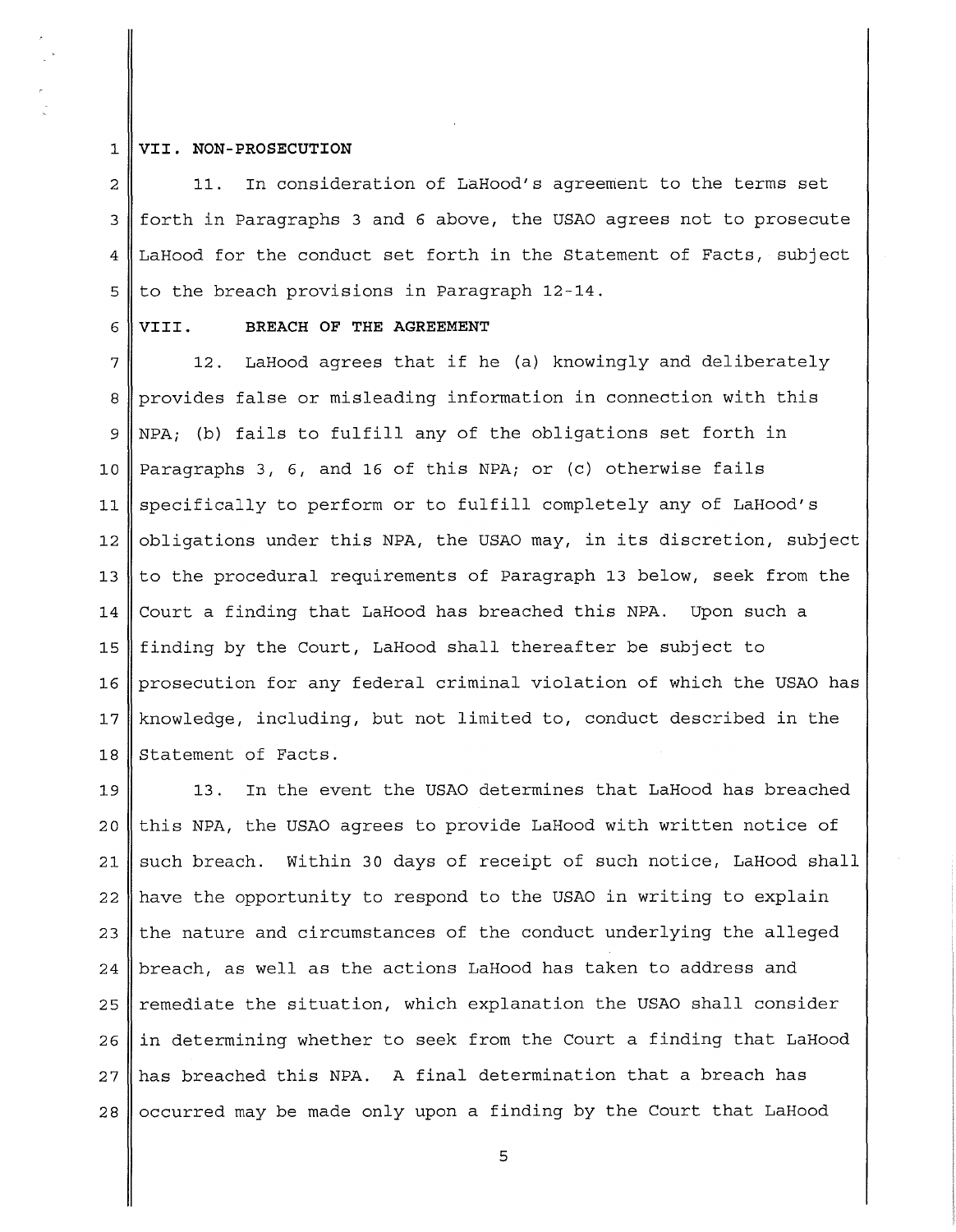1 knowingly breached the NPA, after notice to LaHood and LaHood's  $2 \parallel$  counsel.

 $3 \parallel$  14. In the event that the Court determines that LaHood has 4 breached this NPA and the USAO determines to pursue prosecution of 5 LaHood, then: (a) all statements made by or on behalf of LaHood to 6 the USAO or to the Court, including the Statement of Facts, and any 7 evidence derived from such statements, and testimony shall be 8 admissible against LaHood in any criminal prosecution brought by the 9 USAO against LaHood; (b) in the event that the USAO offers the 10 Statement of Facts in any such proceeding, LaHood agrees that he 11 will not challenge the admissibility or accuracy of the Statement of 12 Facts, but reserves the right to make any other argument relating to 13 the Statement of Facts; (c) LaHood waives, gives up, and shall not 14 assert any claim under the United States Constitution, any statute, 15  $\parallel$  Rule 11(f) of the Federal Rules of Criminal Procedure, Rule 410 of 16 the Federal Rules of Evidence, or any other federal rule that any 17 || statements made by or on behalf of LaHood prior or subsequent to 18 this NPA, including the Statement of Facts or statements made during 19 the Interview, or any evidence derived therefrom, should be  $20$  suppressed or is inadmissible; (d) LaHood agrees that any applicable 21 statute of limitations is tolled between the date of his signing of 22 this NPA and the date 60 days after the Court's finding that LaHood 23  $\parallel$  has breached this agreement; (e) LaHood waives and gives up all 24 defenses based on any claim of pre-indictment delay, or any speedy  $25$  trial claim, with respect to such action, except to the extent such 26 defenses existed as of the date of LaHood's signing of this NPA; and  $27$  (f) LaHood agrees that any such charge may be pursued by the USAO in  $28$  the United States District Court for the District of California and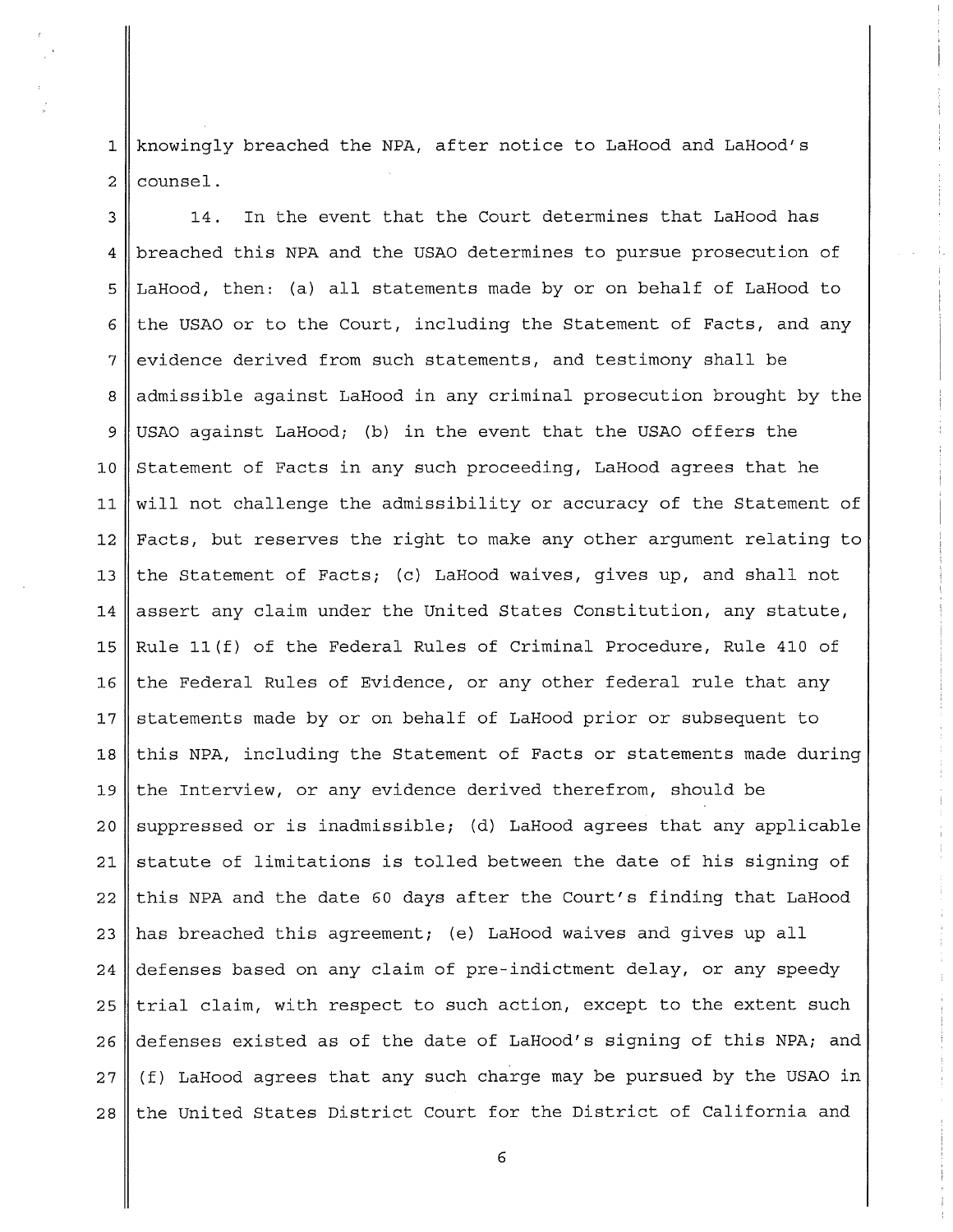1 || waives any challenge to venue in such court. Nothing herein shall 2 preclude LaHood from asserting a defense based on the expiration of  $3$  the statute of limitations prior to or on the date the NPA is signed  $4 \parallel$  to the extent LaHood did not previously waive any such applicable  $5$  statute of limitations period pursuant to a tolling agreement and  $6 \parallel$  extensions previously entered into by the parties.

7 **IX. PUBLIC STATEMENTS** 

8<sup>1</sup>815. LaHood and the USAO agree that the NPA may be publically 9 disclosed.

10 16. Any public disclosure of the NPA will not be made before 11 January 1, 2020, at the earliest.

12 || 17. LaHood expressly agrees that he shall not, either himself 13 or through present or future attorneys, officers, directors, 14 employees, agents, or any other person authorized to speak for 15 LaHood, make any public statement, in litigation or otherwise, 16 contradicting the facts set forth in the Statement of Facts.

#### 17 **x. MISCELLANEOUS PROVISIONS**

18 18. Any notice or report to the USAO under this NPA shall be 19 given by personal delivery, overnight delivery by a recognized 20 delivery service, or registered or certified mail, addressed to:

21 22 23

Mack E. Jenkins Chief, Public Corruption and Civil Rights Section United States Attorney's Office, Central District of California 312 N. Spring Street, 15th Floor Los Angeles, CA 90012

24 Notice shall be effective upon actual receipt by the USAO.

25 26 27 28 19. This NPA may be executed in one or more counterparts, each of which shall be considered effective as an original signature. Further, all facsimile and digital images of signatures shall be treated as originals for all purposes.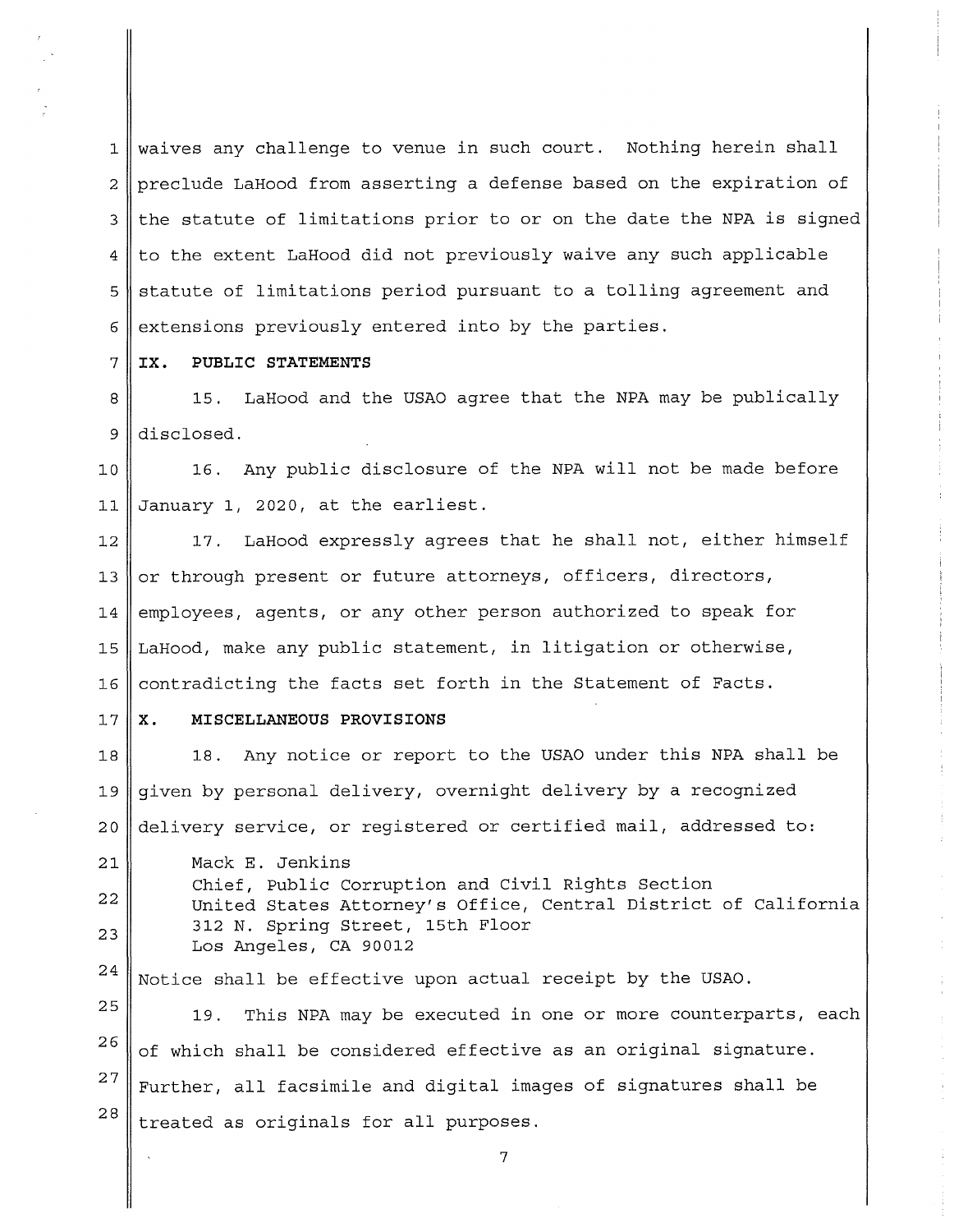$\parallel$  20. The USAO and LaHood agree that exclusive jurisdiction and  $2 \parallel$  venue for any dispute arising under this NPA is in the United States 3 District Court for the Central District of California. |  $11$  

 $\ddot{\mathrm{i}}$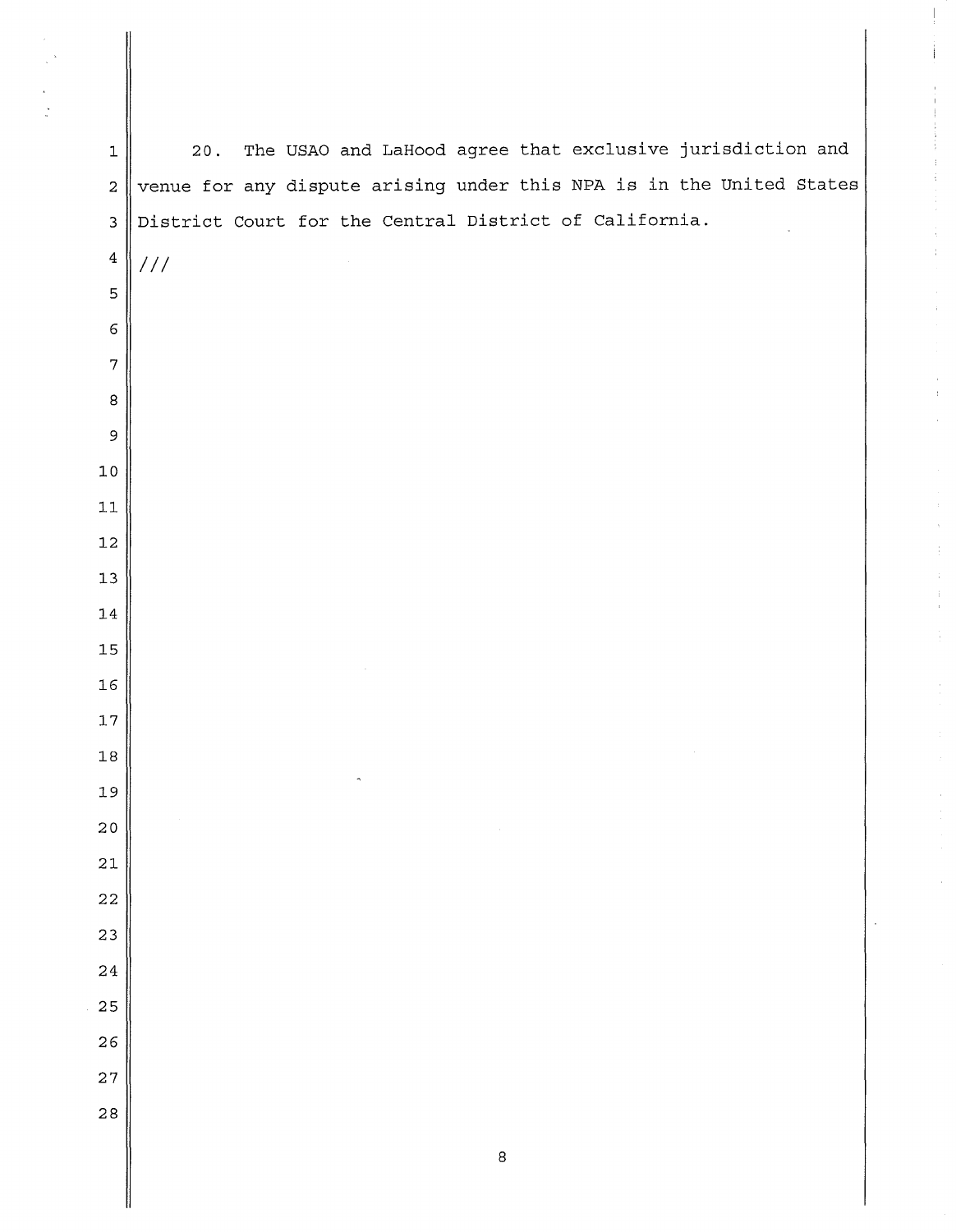1 21. This NPA sets forth all the terms of the agreement between 2 LaHood and the USAO. LaHood understands and agrees that, except as  $3 \parallel$  set forth in this NPA, there are no promises, understandings, or 4 | agreements between the USAO and LaHood or his attorneys and that no  $5$  amendments, modifications or additions to this NPA shall be valid 6 unless they are in writing and signed by the USAO, the attorneys for 7 LaHood, and LaHood.

8 **AGREED AND ACCEPTED.** 

9 Dated: 10 11 12 13 14 15 16 17 18 19 20 21 22 23 24 HENRY F. SCHUELKE III LAWRENCE H. WECHSLER 25 ARIEL S. GLASNER BLANK ROME, LLP 26 Counsel for RAY LAHOOD 27 28

Respectfully submitted,

NICOLA T. HANNA United States Attorney

BRANDON D. FOX Assistant United States Attorney Chief, Criminal Division

..,,..,..,,,-- ----•-••A•~•·- /

 $MACK/E$ .  $JENKINS$ ARON KETCHÉL Assistant/united States Attorneys I

Attorneys for Plaintiff UNITED STATES OF AMERICA

Date

Date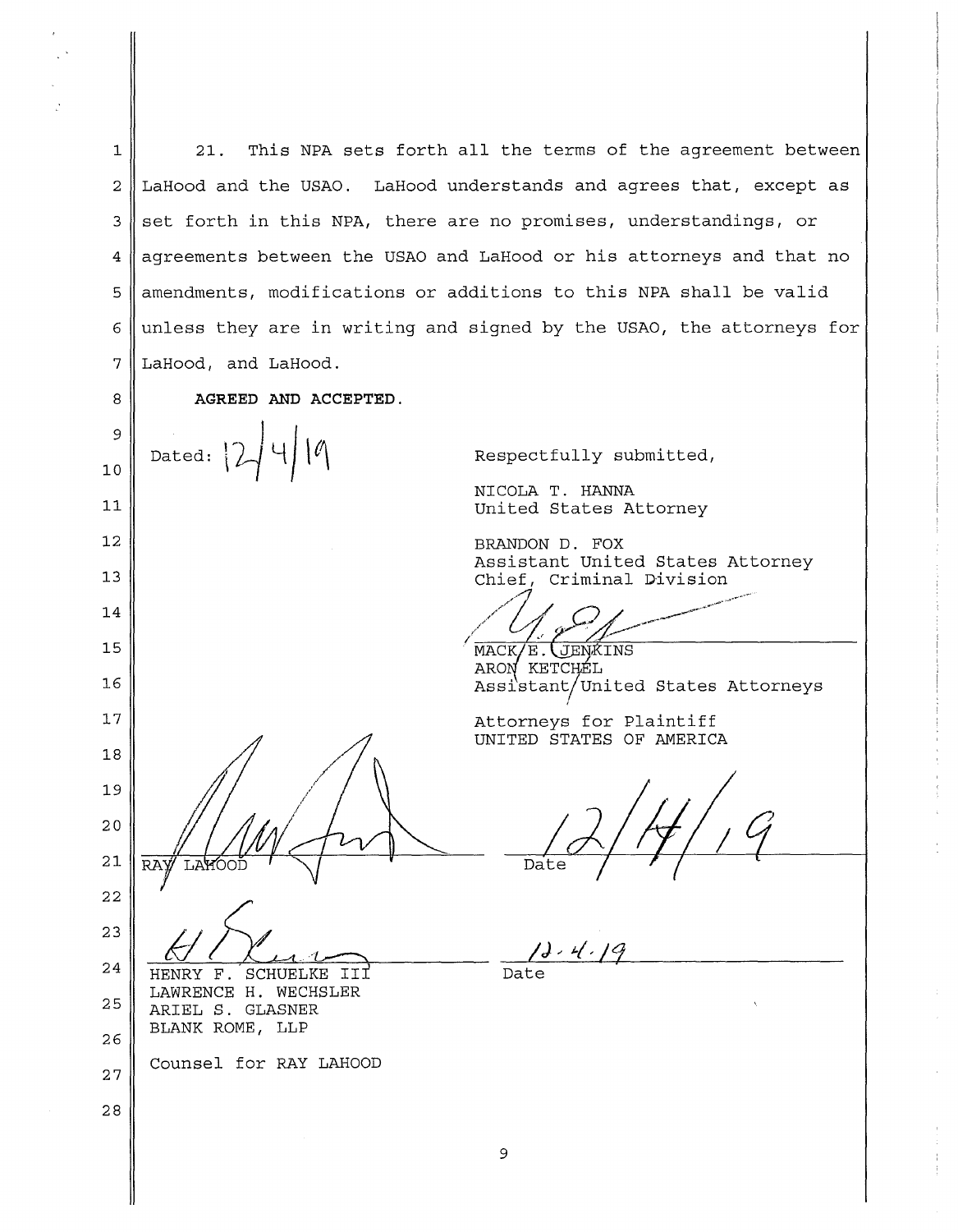# **Acknowledgment by Ray LaHood**

 $\mathbb{R}^2$ 

| 1              |                                                                       |
|----------------|-----------------------------------------------------------------------|
| $\overline{a}$ | I have read this NPA (to include the Statement of Facts), in          |
| 3              | its entirety. I have had enough time to review and consider this      |
| 4              | NPA and I have carefully and thoroughly discussed every part of it    |
| 5              | with my attorneys. I understand the terms of this NPA, and I          |
| 6              | voluntarily agree to those terms. I have discussed the evidence       |
| 7              | with my attorney, and my attorney has advised me of my rights, of     |
| 8              | possible criminal charges that might be filed, of possible defenses   |
| 9              | that might be asserted either prior to or at trial, and of the        |
| 10             | consequences of entering into this NPA. No promises, inducements,     |
| 11             | or representations of any kind have been made to me other than those  |
| 12             | contained in the NPA. No one has threatened or forced me in any way   |
| 13             | to enter into the NPA. I am satisfied with the representation of my   |
| 14             | attorneys in this matter, and I am entering into the NPA because I    |
| 15             | wish to $\nu$ advantage of the promises and representations set forth |
| 16             | in this NPA, and hot for any other reason.                            |
| 17             |                                                                       |
| 18             | Date<br>LAHOOD                                                        |
| 19             |                                                                       |
| 20             |                                                                       |
| 21             |                                                                       |
| 22             |                                                                       |
| 23             |                                                                       |
| 24             |                                                                       |
| 25             |                                                                       |
| 26             |                                                                       |
| 27             |                                                                       |
| 28             |                                                                       |
|                | 10                                                                    |
|                |                                                                       |

 $\frac{1}{2}$  $\frac{1}{2}$ 

÷  $\frac{1}{2}$ 

 $\frac{1}{3}$ 

 $\frac{1}{2}$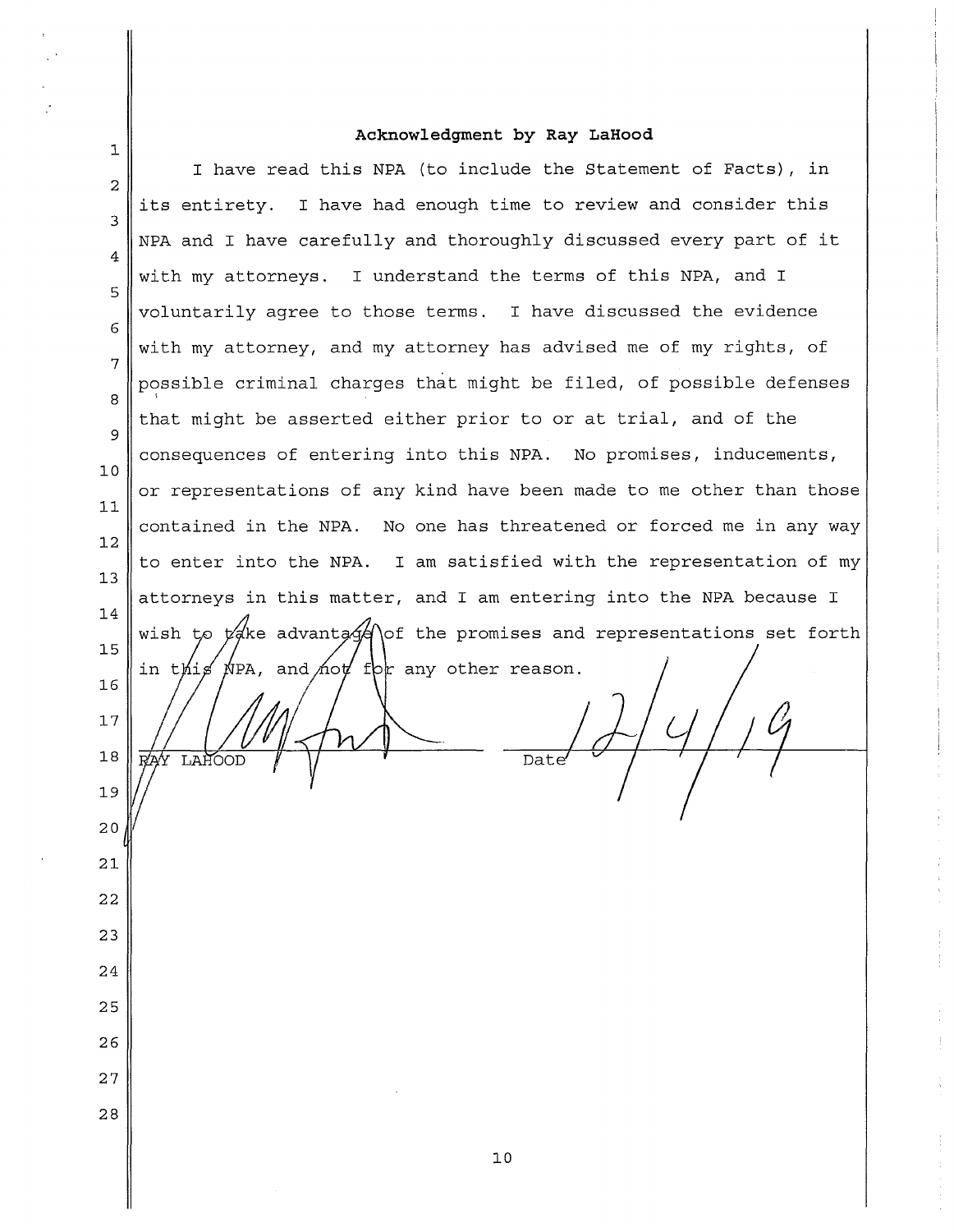# **Acknowledgment by Counsel**

Ť  $\frac{1}{4}$ 

 $\mathbf{I}$ 

 $\overline{r}$ 

 $\ddot{\cdot}$ 

 $\sim$ 

 $\mathbf{I}$ 

| 1              |                                                                      |
|----------------|----------------------------------------------------------------------|
| $\overline{c}$ | I am Ray LaHood's attorney. I have carefully and thoroughly          |
| 3              | discussed every part of this NPA (to include the Statement of Facts) |
| 4              | with my client. Further, I have fully advised my client of his       |
| 5              | rights, of possible criminal charges that might be filed, of         |
| 6              | possible defenses that might be asserted either prior to or at       |
| 7              | trial, and of the consequences of entering into this NPA. To my      |
| 8              | knowledge: no promises, inducements, or representations of any kind  |
| 9              | have been made to my client other than those contained in this NPA;  |
| 10             | no one has threatened or forced my client in any way to enter into   |
| 11             | the NPA; my client's decision to enter into the NPA is an informed   |
| 12             | and voluntary one and is in my client's best interest.               |
|                |                                                                      |
| 13             |                                                                      |
| 14             | 18.4.19<br>HENRY F.<br>SCHUELKE<br>III                               |
| 15             | LAWRENCE H. WECHSLER<br>ARIEL S. GLASNER                             |
| 16             | BLANK ROME, LLP                                                      |
| 17             | Counsel for RAY LAHOOD                                               |
| 18             |                                                                      |
| 19             |                                                                      |
| 20             |                                                                      |
| 21             |                                                                      |
| 22             |                                                                      |
| 23             |                                                                      |
| 24             |                                                                      |
| 25             |                                                                      |
| 26             |                                                                      |
| 27             |                                                                      |
| 28             |                                                                      |
|                |                                                                      |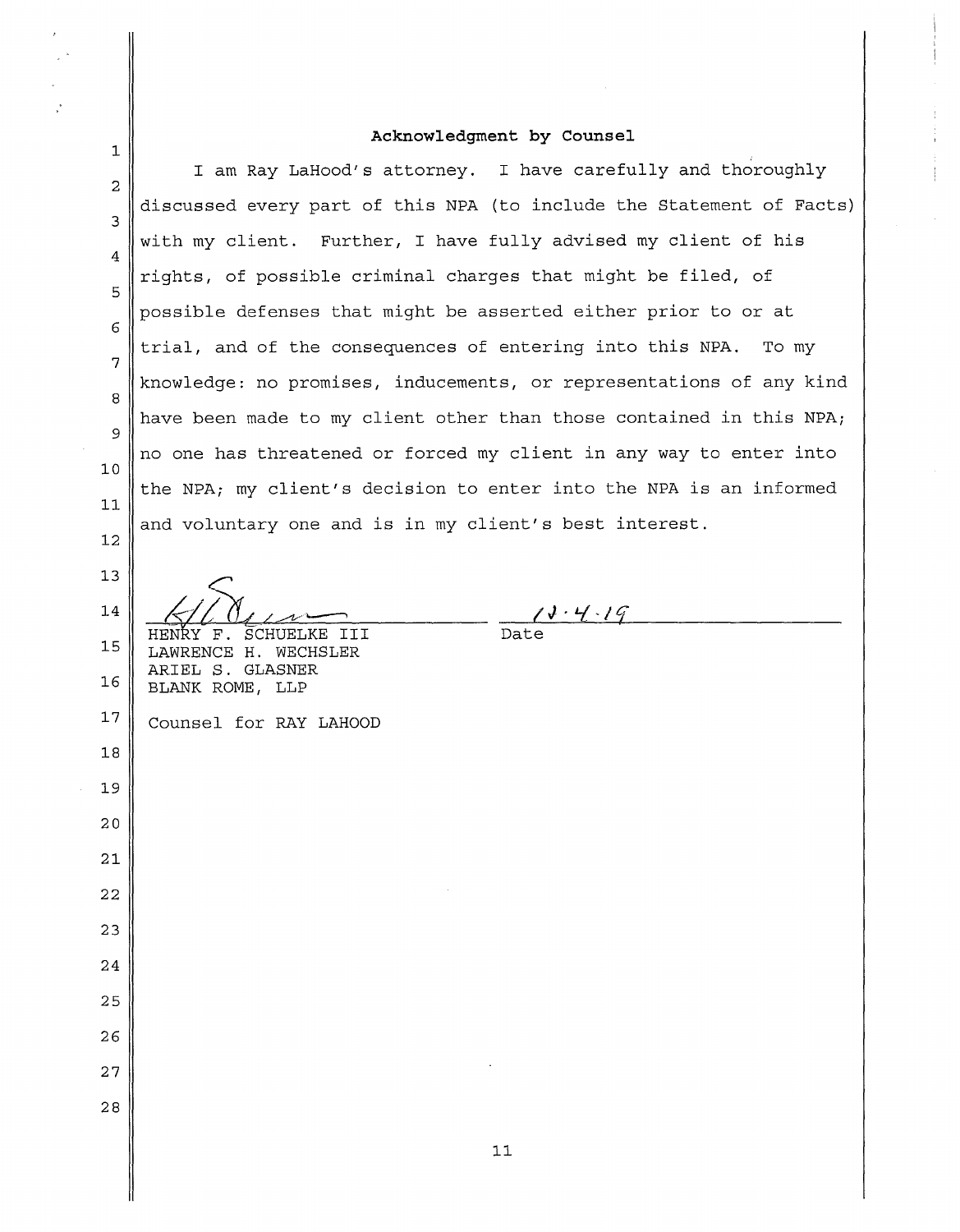#### 1 **EXHIBIT A: STATEMENT OF FACTS**

2 LaHood states and agrees that the following facts are true and  $3 \text{$  correct and could be proven beyond a reasonable doubt:

4 1. From on or about January 23, 2009, until on or about July 5 1, 2013, LaHood served as the United States Secretary of 6 Transportation.

 $7$  | 2. In July 2009, LaHood served as a keynote speaker at the 8 Annual Maronite Convention in Los Angeles, California (the 9 || "Convention" ).

10 3. Individual A, a priest, was also in attendance at the 11 Convention. During the Convention, Individual A invited LaHood to a 12 private gathering at the California home of Gilbert Chagoury 13 ("Chagoury"), a wealthy international businessman. Chagoury is a 14 foreign national and not a citizen of the United States. At the 15 gathering, LaHood met Chagoury and also met Toufic Baaklini 16 ("Baaklini"), who served as one of Chagoury's representatives in the 17 United States.

18 4. In 2011 and 2012, LaHood was suffering significant 19 financial difficulties in part due to problems from home remediation  $20$  and sought funds to conduct home repairs. LaHood met with 21 Individual A in May 2012 to request that Individual A refer LaHood  $22$  to an individual who would provide LaHood with a \$50,000 loan to 23 || help LaHood cover his home repair costs. At their meeting, 24 Individual A suggested to LaHood that Individual A would call  $25$  Chagoury to ask him to provide a loan to LaHood.

26 capacimately two days after their meeting, Individual A  $27$  called LaHood by telephone and told him that he had secured a source  $28 \parallel$  of funds for LaHood. Individual A told LaHood that upon Individual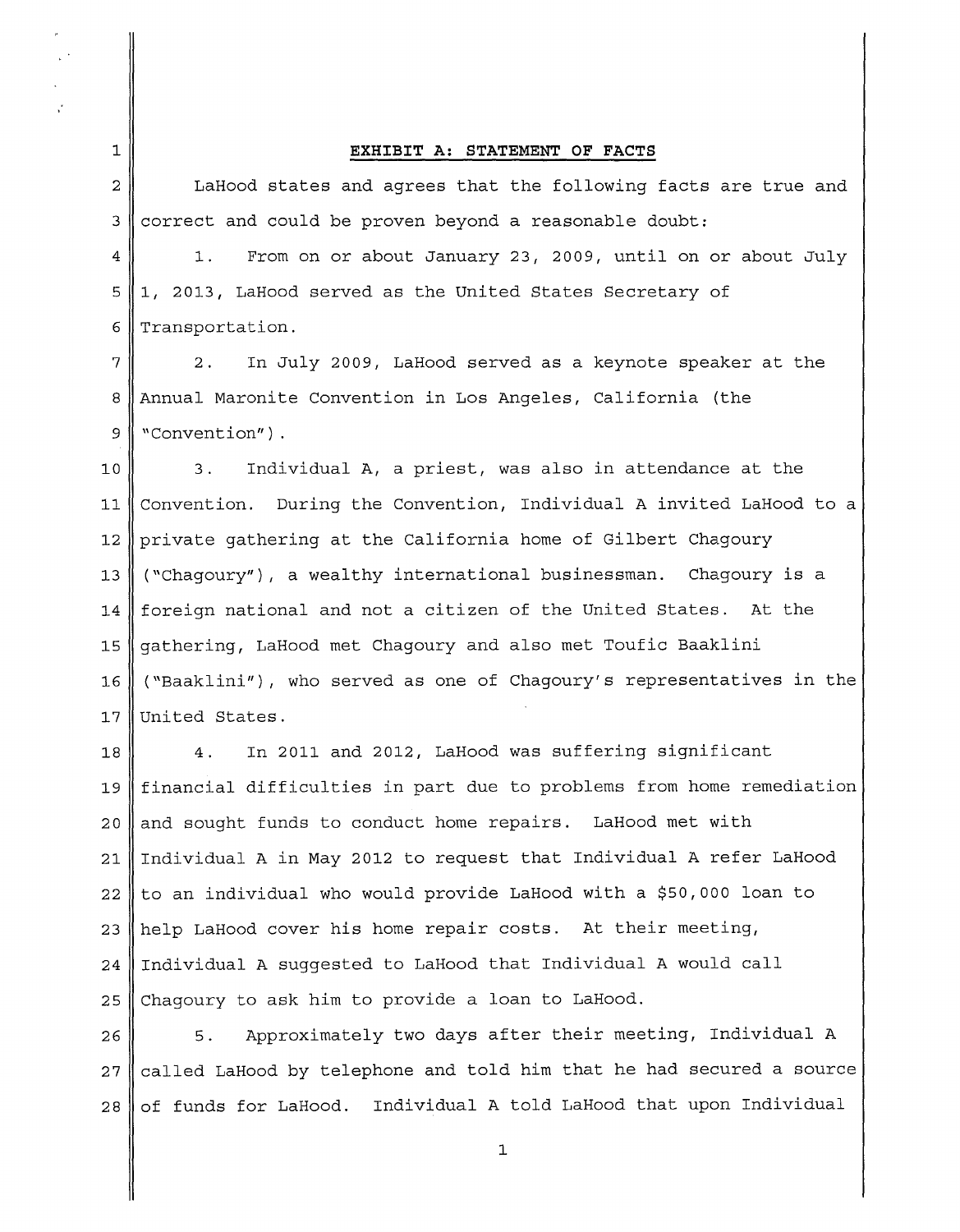1 A's request, Baaklini would facilitate the loan to LaHood of  $2 \parallel $50,000$ . Individual A instructed LaHood to call Baaklini to discuss 3 the terms of the loan. Baaklini told LaHood that because of 4 Individual A's request, he was prepared to provide LaHood with a  $5$  loan for \$50,000 and that he had consulted a lawyer who advised that 6 a loan to a public official like Mr. LaHood could be permissible.

<sup>7</sup>6. On June 1, 2012, Baaklini and LaHood met in Washington, 8 D.C. and Baaklini provided LaHood with a personal check for \$50,000 9 (the "\$50,000 Check"). In the Memo portion of the check, Baaklini 10 wrote "Loan."

11 7. Although it was not expressly discussed with Baaklini, 12 based on the circumstances of LaHood seeking these funds, LaHood 13 understood that Chagoury provided Baaklini with the funds for the  $14 \parallel $50,000$  Check for LaHood.

15 8. LaHood negotiated the \$50,000 Check and used the funds for 16 home repairs.

17 9. During his tenure as the United States Secretary of 18 Transportation, Mr. LaHood was obligated on an annual basis to 19 | submit an Executive Branch Personnel Public Financial Disclosure 20 Report (OGE Form 278) to the United States Office of Government 21 Ethics (OGE). According to the OGE, the OGE Form 278 was designed 22 23 to ensure transparency for Executive Branch Personnel. Specifically, the OGE website notes that:

Transparency is a critical part of government ethics, and Congress has determined that the citizens should know their leaders' financial interests. To facilitate such transparency, Congress enacted the financial disclosure provisions of the Ethics in Government Act. imposes detailed requirements for public financial disclosure by senior United States Government officials.

24

25

26

27

28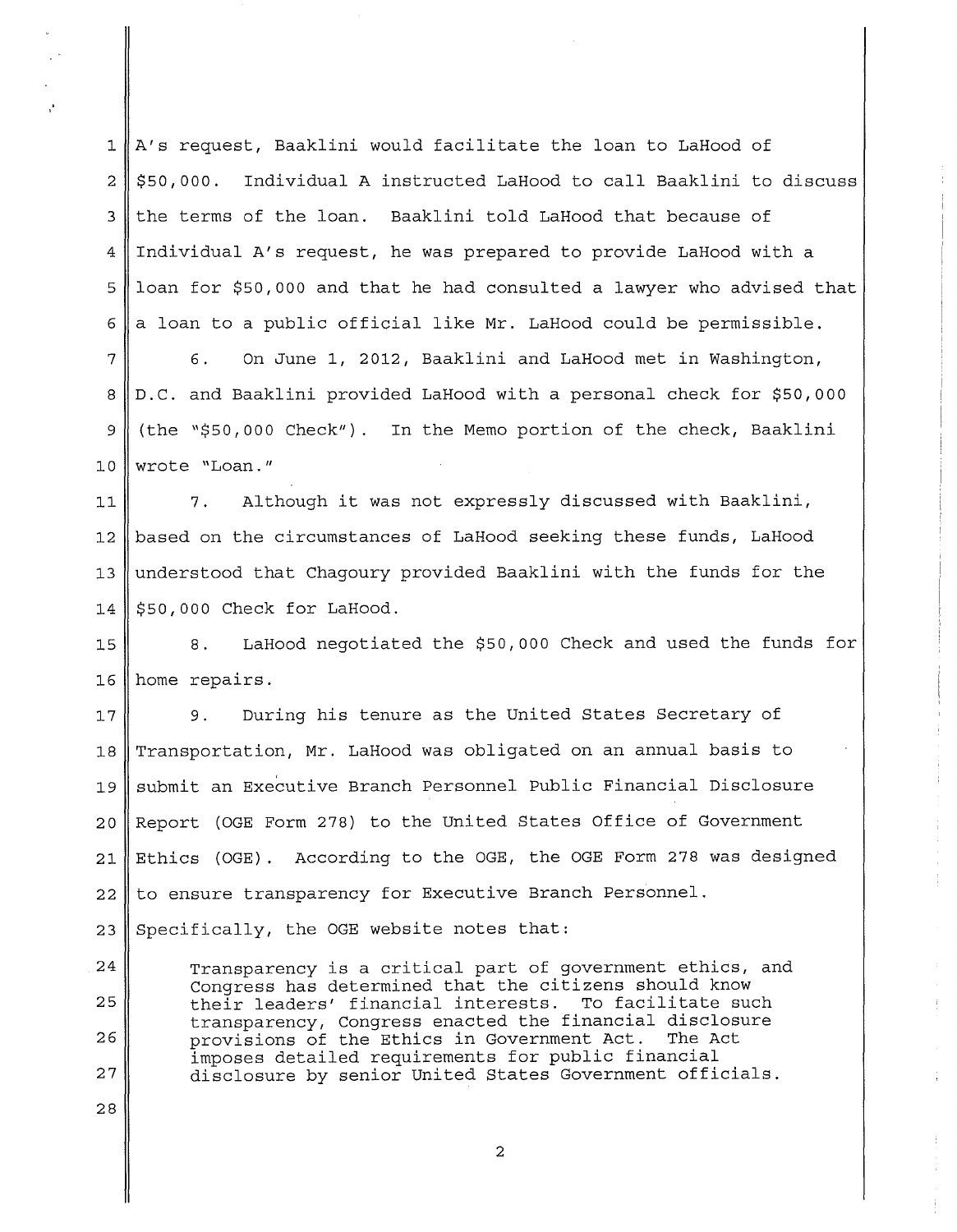1 || 10. Among other financial disclosures, Form 278 requires the 2 filer to disclose any liabilities over \$10,000 owed to any one 3 creditor at any time during the reporting period. Form 278 further 4 requires the filer to certify by signature that "the statements I 5 have made on this form and all attached schedules are true, complete 6 and correct to the best of my knowledge."

7 11. LaHood knew that he was required to disclose the \$50,000 8 Check on his annual Form 278.

 $9 \parallel$  12. On May 15, 2013, Mr. LaHood submitted his Form 278 for the 10 calendar year 2012 (the "2012 Form 278"). LaHood reported various 11 liabilities owed on his 2012 Form 278. However, LaHood willfully 12 did not disclose the \$50,000 Check on the 2012 Form 278. Further 13 LaHood falsely certified that the information contained on the 2012 14 Form 278 was complete and correct; LaHood knew this certification to 15  $\parallel$  be false because he willfully failed to disclose the \$50,000 Check.

16 || 13. Following the completion of his tenure as United States 17 Secretary of Transportation in July 2013, Mr. LaHood was required to 18 || submit a final Form 278 for the period of 2013 during which he 19 served as a member of the Executive Branch. Accordingly, on July 20 29, 2013, Mr. LaHood submitted a Form 278 for the reporting period 21 from January 1, 2013, through his termination date of July 1, 2013 22 (the "2013 Form 278"). LaHood reported various liabilities owed on 23 his 2013 Form 278. However, LaHood willfully again did not disclose  $24$  the \$50,000 Check on the 2013 Form 278. Further, LaHood falsely  $25$  certified that the information contained on the 2013 Form 278 was 26 | complete and correct; Mr. LaHood knew this certification to be false  $27$  because he willfully failed to disclose the \$50,000 Check.

**28**